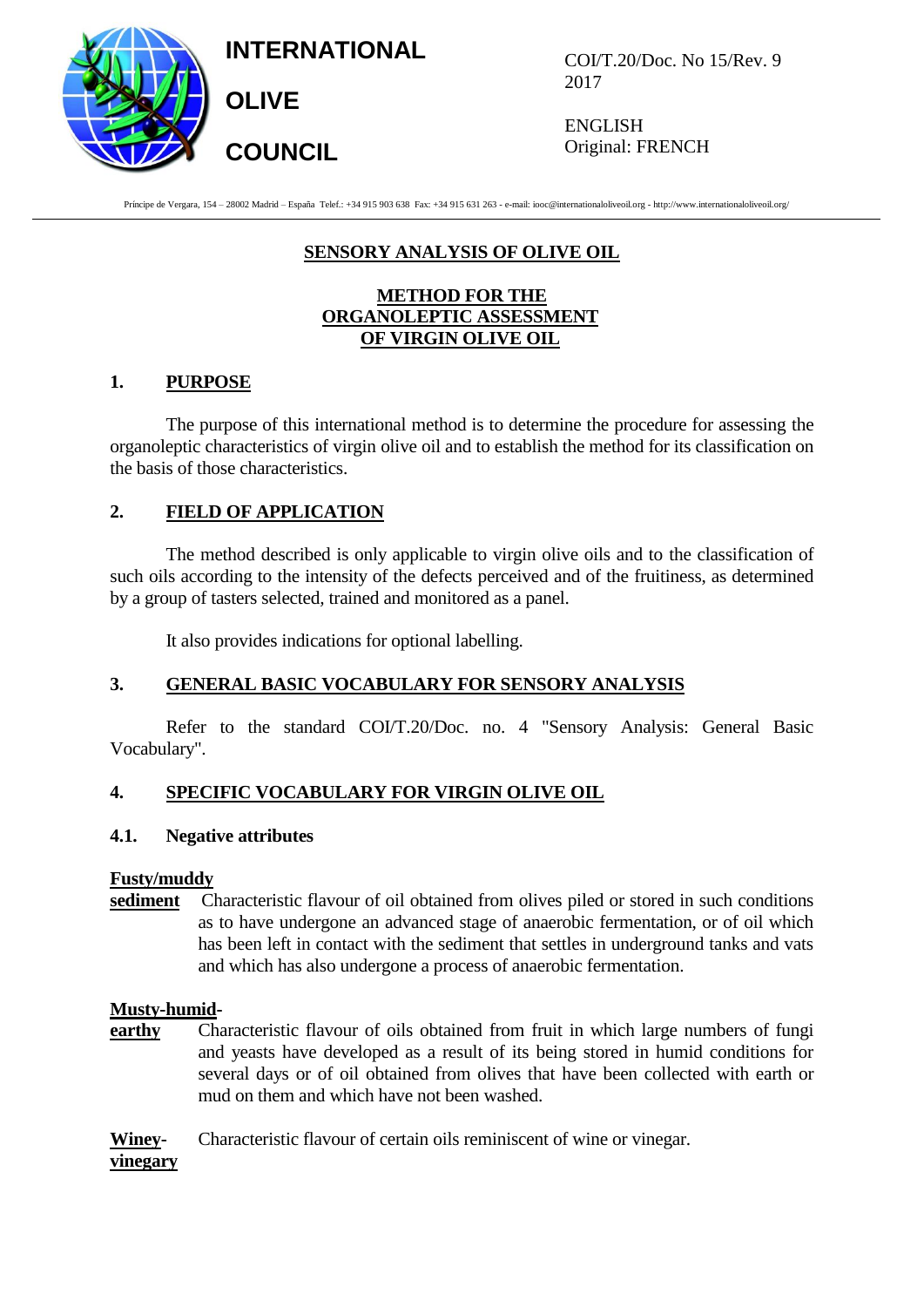| <b>Acid-sour</b>                 | This flavour is mainly due to a process of aerobic fermentation in the olives or in<br>olive paste left on pressing mats which have not been properly cleaned and leads<br>to the formation of acetic acid, ethyl acetate and ethanol. |  |  |  |
|----------------------------------|----------------------------------------------------------------------------------------------------------------------------------------------------------------------------------------------------------------------------------------|--|--|--|
| Rancid                           | Flavour of oils which have undergone an intense process of oxidation.                                                                                                                                                                  |  |  |  |
| <b>Frostbitten olives</b>        |                                                                                                                                                                                                                                        |  |  |  |
| <u>(wet wood)</u>                | Characteristic flavour of oils extracted from olives which have been injured by<br>frost while on the tree.                                                                                                                            |  |  |  |
| 4.2.                             | Other negative attributes                                                                                                                                                                                                              |  |  |  |
| <b>Heated or</b><br><u>burnt</u> | Characteristic flavour of oils caused by excessive and/or prolonged<br>heating during processing, particularly when the paste is thermally mixed, if this<br>is done under unsuitable thermal conditions.                              |  |  |  |
| Hay-wood                         | Characteristic flavour of certain oils produced from olives that have dried out.                                                                                                                                                       |  |  |  |
| Rough                            | Thick, pasty mouthfeel sensation produced by certain old oils.                                                                                                                                                                         |  |  |  |
| <b>Greasy</b>                    | Flavour of oil reminiscent of that of diesel oil, grease or mineral oil.                                                                                                                                                               |  |  |  |
| <b>Vegetable</b><br><u>water</u> | Flavour acquired by the oil as a result of prolonged contact with<br>vegetable water which has undergone fermentation processes.                                                                                                       |  |  |  |
| <b>Brine</b>                     | Flavour of oil extracted from olives which have been preserved in brine.                                                                                                                                                               |  |  |  |
| <b>Metallic</b>                  | Flavour that is reminiscent of metals. It is characteristic of oil which has been in<br>prolonged contact with metallic surfaces during crushing, mixing, pressing or<br>storage.                                                      |  |  |  |
| <b>Esparto</b>                   | Characteristic flavour of oil obtained from olives pressed in new esparto mats.<br>The flavour may differ depending on whether the mats are made of green esparto<br>or dried esparto.                                                 |  |  |  |
| <b>Grubby</b>                    | Flavour of oil obtained from olives which have been heavily attacked by the<br>grubs of the olive fly (Bactrocera oleae).                                                                                                              |  |  |  |
| <b>Cucumber</b>                  | Flavour produced when an oil is hermetically packed for too long, particularly in<br>tin containers, and which is attributed to the formation of 2,6-nonadienal.                                                                       |  |  |  |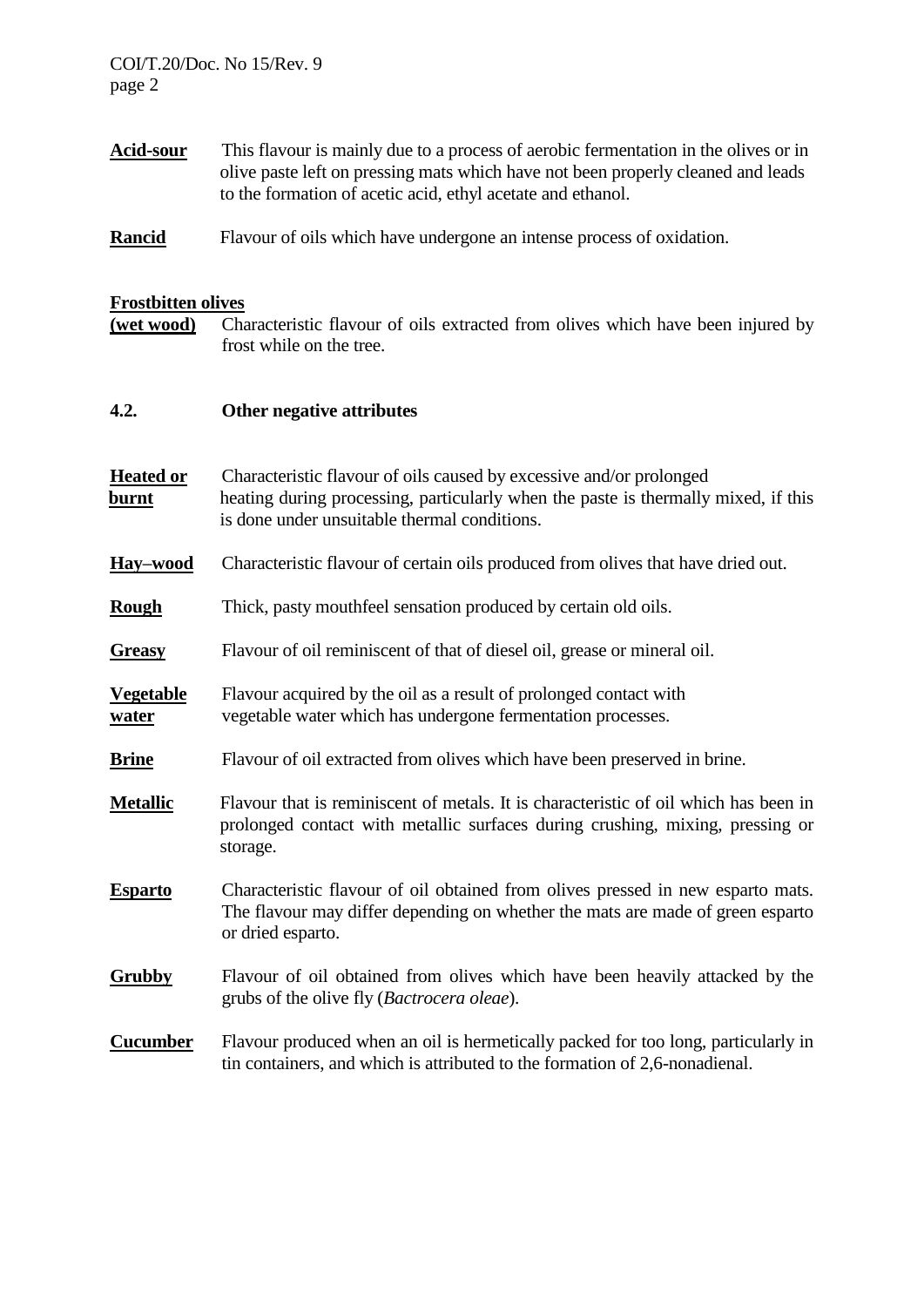## **4.3. Positive attributes**

- **Fruity** Set of olfactory sensations characteristic of the oil which depends on the variety and comes from sound, fresh olives, either ripe or unripe. It is perceived directly and/or through the back of the nose.
- **Bitter** Characteristic primary taste of oil obtained from green olives or olives turning colour. It is perceived in the circumvallate papillae on the "V" region of the tongue.
- **Pungent** Biting tactile sensation characteristic of oils produced at the start of the crop year, primarily from olives that are still unripe. It can be perceived throughout the whole of the mouth cavity, particularly in the throat.

## **4.4. OPTIONAL TERMINOLOGY FOR LABELLING PURPOSES**

Upon request, the panel leader may certify that the oils which have been assessed comply with the definitions and ranges corresponding solely to the following expressions according to the intensity and perception of the attributes.

**Positive attributes (fruity, bitter and pungent):** According to the intensity of perception:

- **Robust,** when the median of the attribute is more than **6.0**;
- *Medium*, when the median of the attribute is between **3.0** and **6.0**;
- *Delicate*, when the median of the attribute is less than 3.0.
- **Fruitiness** Set of olfactory sensations characteristic of the oil which depends on the variety of olive and comes from sound, fresh olives in which neither green nor ripe fruitiness predominates. It is perceived directly and/or through the back of the nose.
- **Green fruitiness** Set of olfactory sensations characteristic of the oil which is reminiscent of green fruit, depends on the variety of olive and comes from green, sound, fresh olives. It is perceived directly and/or through the back of the nose.
- **Ripe fruitiness** Set of olfactory sensations characteristic of the oil which is reminiscent of ripe fruit, depends on the variety of olive and comes from sound, fresh olives. It is perceived directly and/or through the back of the nose.
- **Well balanced** Oil which does not display a lack of balance, by which is meant the olfactory– gustatory and tactile sensation where the median of the bitter and/or pungent attributes is two points higher than the median of the fruitiness.
- **Mild oil** Oil for which the median of the bitter and pungent attributes is 2.0 or less.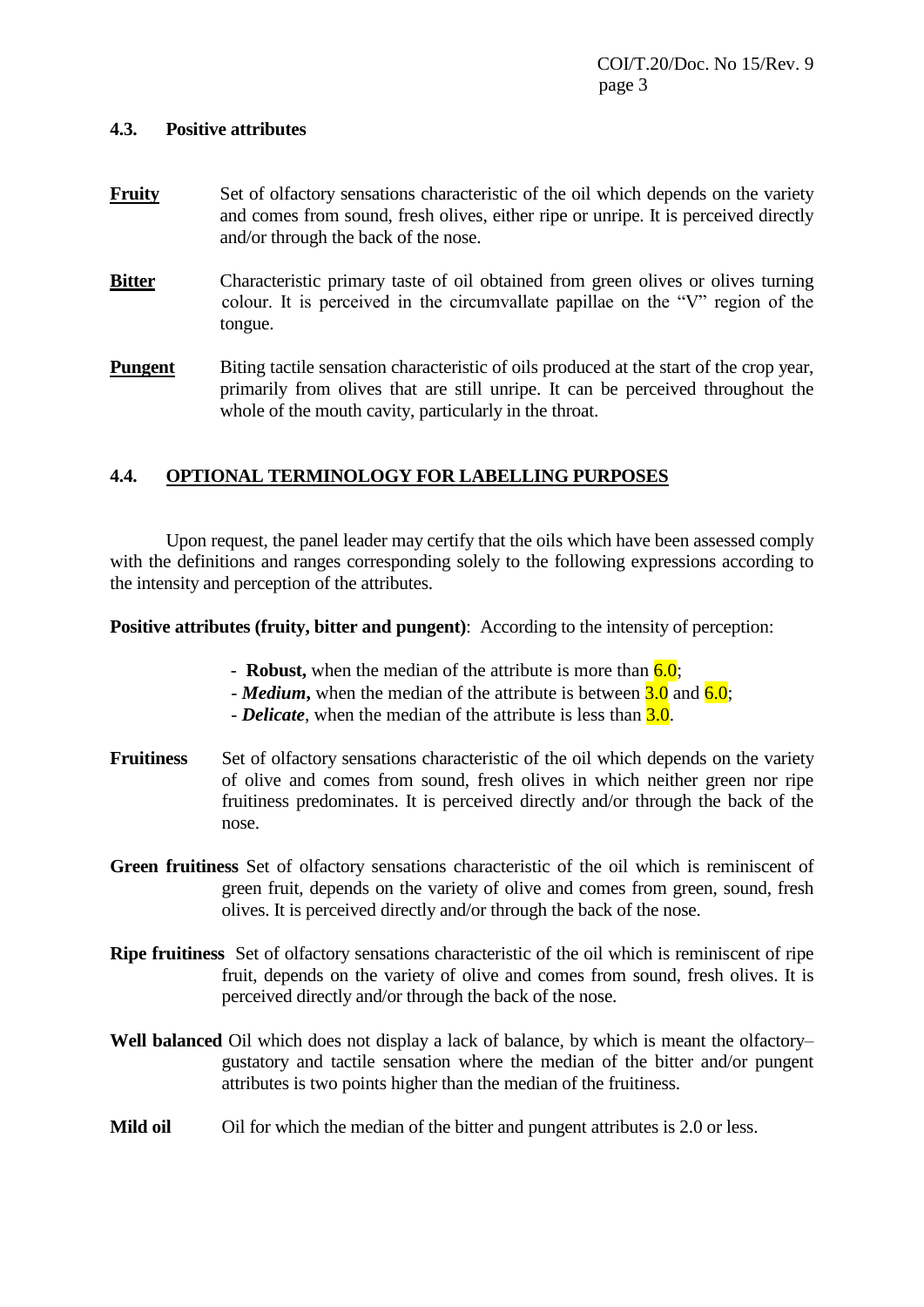# **List of expressions according to the intensity of perception:**

| <b>Expressions subject to production</b><br>of an organoleptic test certificate | Median of the attribute (Me)                      |
|---------------------------------------------------------------------------------|---------------------------------------------------|
| <b>Fruitiness</b>                                                               |                                                   |
| Ripe fruitiness                                                                 |                                                   |
| Green fruitiness                                                                |                                                   |
| <b>Delicate fruitiness</b>                                                      | $\leq 3.0$                                        |
| <b>Medium fruitiness</b>                                                        | $3.0 < Me \le 6.0$                                |
| <b>Robust fruitiness</b>                                                        | > 6.0                                             |
| Delicate ripe fruitiness                                                        | $\leq 3.0$                                        |
| Medium ripe fruitiness                                                          | $3.0 < Me \leq 6.0$                               |
| Robust ripe fruitiness                                                          | > 6.0                                             |
| Delicate green fruitiness                                                       | $\leq 3.0$                                        |
| Medium green fruitiness                                                         | $3.0 < Me \leq 6.0$                               |
| Robust green fruitiness                                                         | > 6.0                                             |
| <b>Delicate bitterness</b>                                                      | $\leq 3.0$                                        |
| <b>Medium bitterness</b>                                                        | $3.0 < Me \leq 6.0$                               |
| <b>Robust bitterness</b>                                                        | > 6.0                                             |
| Delicate pungency                                                               | $\leq 3.0$                                        |
| Medium pungency                                                                 | $3.0 < Me \leq 6.0$                               |
| Robust pungency                                                                 | > 6.0                                             |
| Well balanced oil                                                               | The median of the bitter attribute and the median |
|                                                                                 | of the pungent attribute are not more than 2.0    |
|                                                                                 | points above the median of the fruitiness.        |
| Mild oil                                                                        | The median of the bitter attribute and the median |
|                                                                                 | of the pungent attribute are 2.0 or less.         |

# **5. GLASS FOR OIL TASTING**

Refer to the standard COI/T.20/Doc. no. 5, "Glass for Oil Tasting".

# **6. TEST ROOM**

Refer to the standard COI/T.20/Doc. no. 6, "Guide for the Installation of a Test Room".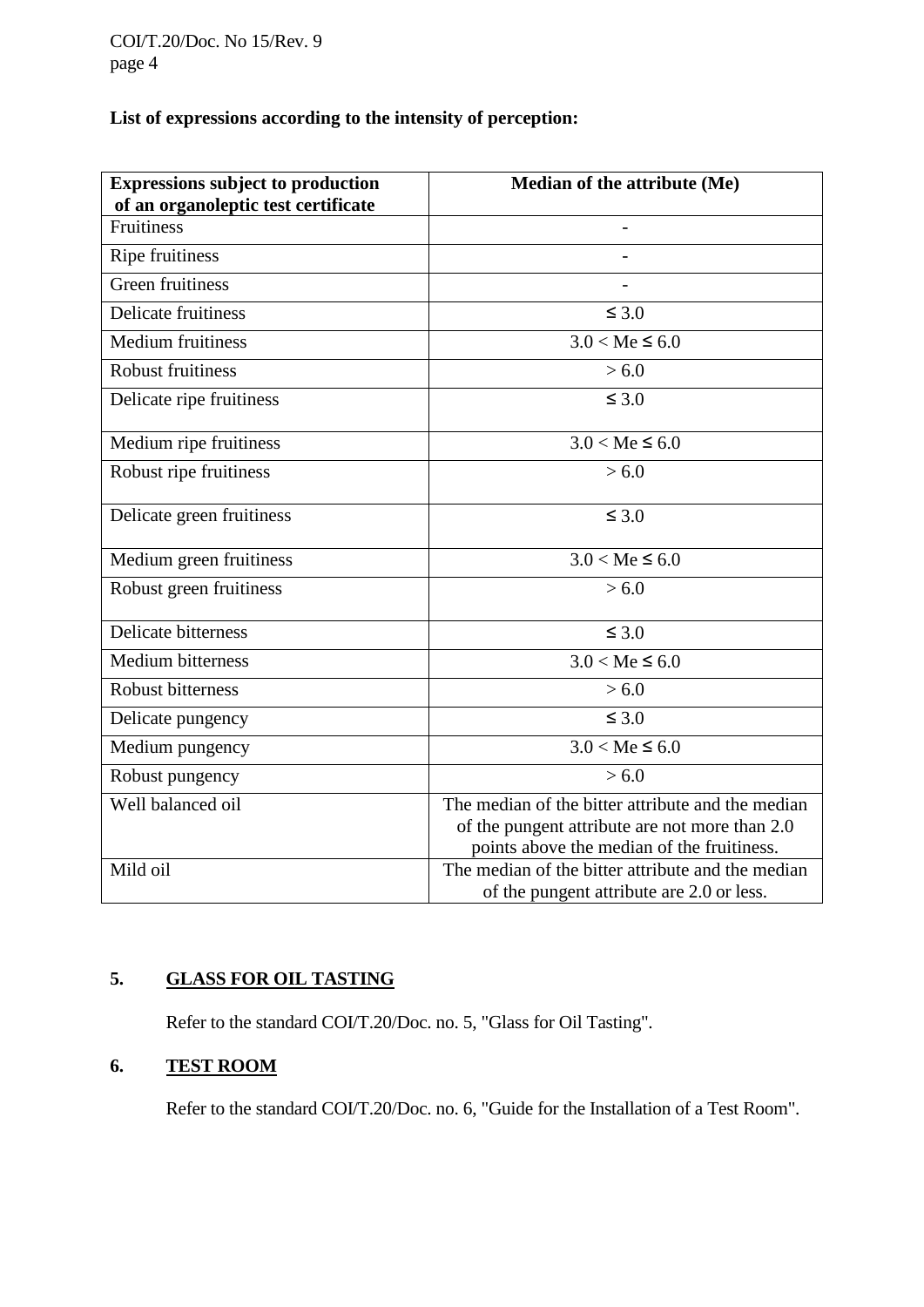## **7. ACCESSORIES**

The following accessories, which are required by tasters to perform their task properly, shall be supplied in each booth and shall be within easy reach:

- glasses (standardised) containing the samples, code numbered, covered with a watch-glass and kept at  $28^{\circ}C \pm 2^{\circ}C$ ;
- profile sheet (see Figure 1) on hard copy, or on soft copy provided that the conditions of the profile sheet are met, together with the instructions for its use if necessary;
- pen or indelible ink;
- trays with slices of apple and/or water, carbonated water and/or rusks;
- glass of water at ambient temperature*;*
- sheet recalling the general rules listed in sections 9.4 and 10.1.1;
- spittoons.

## **8. PANEL LEADER AND TASTERS**

## **8.1. Panel leader**

The panel leader must be a suitably trained person with an expert knowledge of the kinds of oils which he or she will come across in the course of their work. They are the key figure in the panel and responsible for its organisation and running.

The work of the panel leader calls for basic training in the tools of sensory analysis, sensory skill, meticulousness in the preparation*,* organisation and performance of the tests and skill and patience to plan and execute the tests in a scientific manner.

They are the sole person responsible for selecting, training and monitoring the tasters in order to ascertain their level of aptitude. They are thus responsible for the appraisal of the tasters, which must always be objective and for which they must develop specific procedures based on tests and solid acceptance and rejection criteria. See standard COI/T.20/Doc. no. 14, "Guide for the selection, training and monitoring of skilled virgin olive oil tasters".

Panel leaders are responsible for the performance of the panel and hence for its evaluation, of which they must give reliable, objective proof. In any case, they must demonstrate at all times that the method and tasters are under control. Periodic calibration of the panel is recommended (COI/T.20/Doc. 14/Rev 4, § 5).

They hold ultimate responsibility for keeping the records of the panel. These records must always be traceable. They must comply with the assurance and quality requirements laid down in international sensory analysis standards and ensure the anonymity of the samples at all times.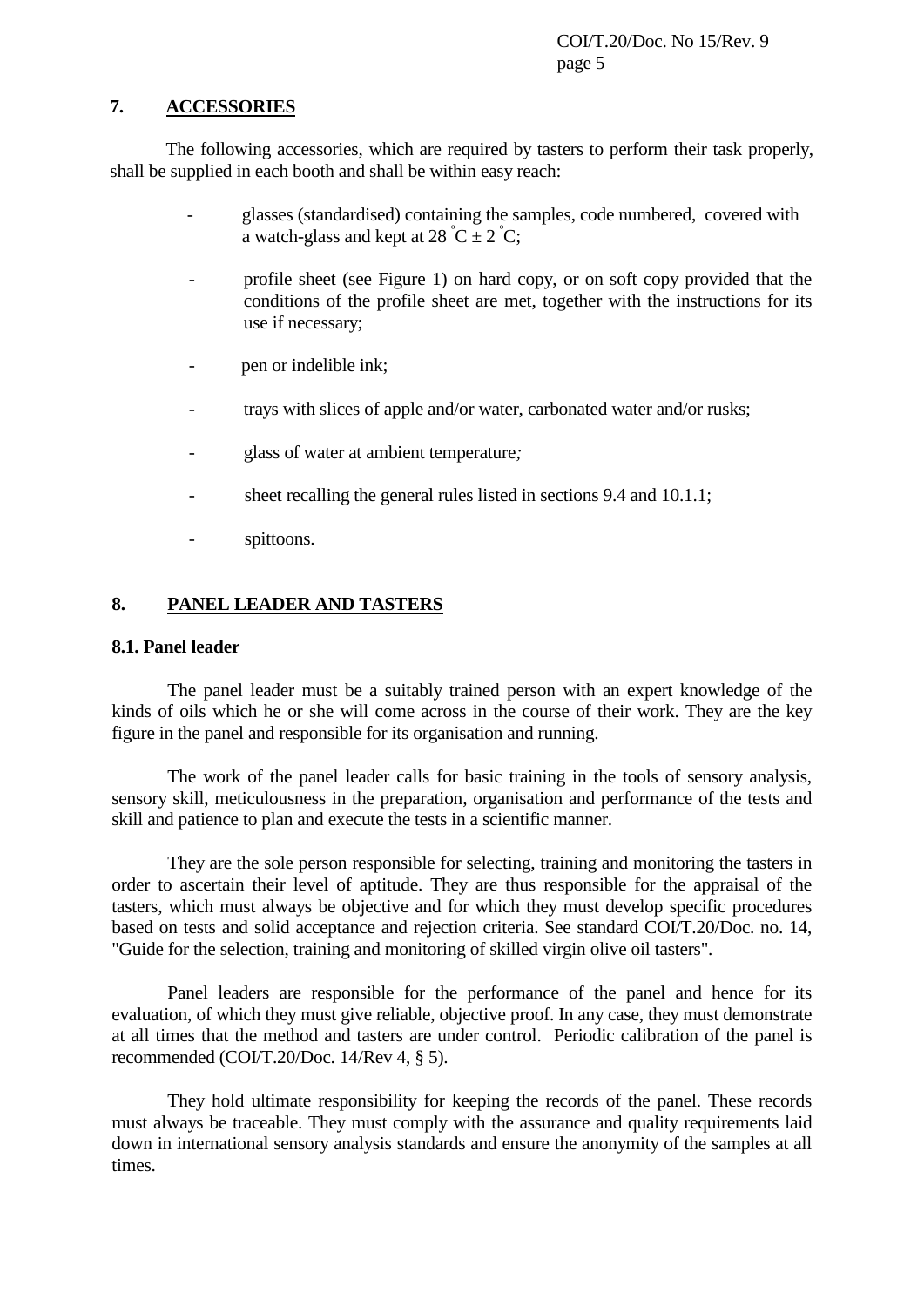They shall be responsible for inventorying and ensuring that the apparatus and equipment needed to comply with the specifications of this method is properly cleaned and maintained and shall keep written proof thereof, as well as of the compliance with the test conditions.

They shall be in charge of the reception and storage of the samples upon their arrival at the laboratory as well as of their storage after being tested. When doing so, they shall ensure at all times that the samples remain anonymous and are properly stored, for which purpose they must develop written procedures in order to ensure that the entire process is traceable and affords guarantees.

In addition, they are responsible for preparing, coding and presenting the samples to the tasters according to an appropriate experimental design in line with pre-established protocols, as well as for assembling and statistically processing the data obtained by the tasters.

They shall be in charge of developing and drafting any other procedures that might be necessary to complement this standard and to ensure that the panel functions properly.

They must seek ways of comparing the results of the panel with those obtained by other panels undertaking the analysis of virgin olive oil in order to ascertain whether the panel is working properly.

It is the duty of the panel leader to motivate the panel members by encouraging interest, curiosity and a competitive spirit among them. To do so, they are strongly recommended to ensure a smooth two-way flow of information with the panel members by keeping them informed about all the tasks they carry out and the results obtained. In addition, they shall ensure that their opinion is not known and shall prevent possible leaders from asserting their criteria over the other tasters.

They shall summon the tasters sufficiently in advance and shall answer any queries regarding the performance of the tests, but shall refrain from suggesting any opinion to them on the sample.

## **8.1.1 Deputy panel leader**

The panel leader may, on justified grounds, be replaced by a deputy panel leader who may stand in for duties regarding the performance of the tests. This substitute must have all the necessary skills required of a panel leader.

## **8.2. Tasters**

The people acting as tasters in organoleptic tests carried out on olive oils must do so voluntarily. It is therefore advisable for candidates to submit an application in writing. Candidates shall be selected*,* trained and monitored by the panel leader in accordance with their skills in distinguishing between similar samples; it should be borne in mind that their accuracy will improve with training.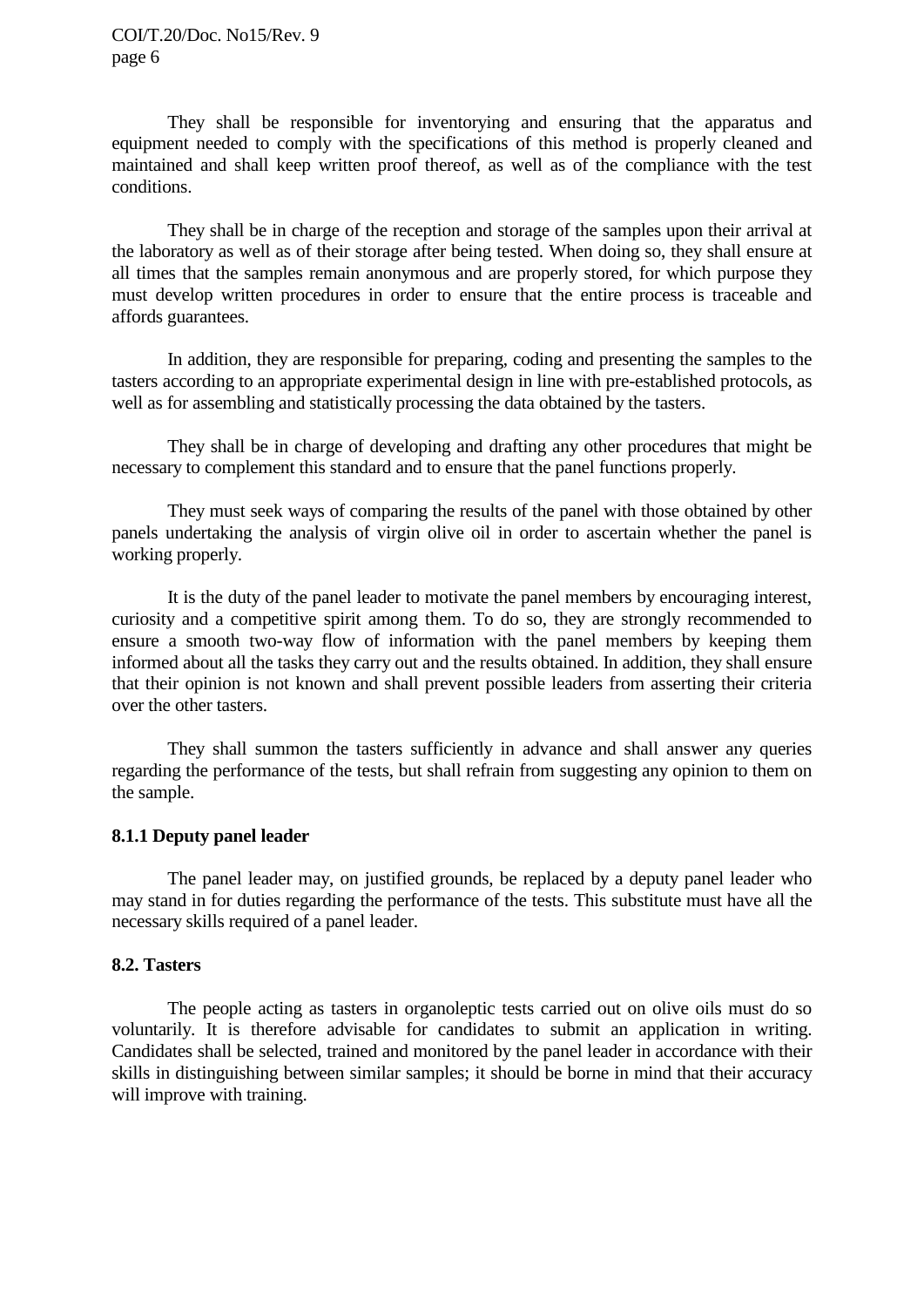Tasters must act like real sensory observers, setting aside their personal tastes and solely reporting the sensations they perceive. To do so, they must always work in silence, in a relaxed, unhurried manner, paying the fullest possible sensory attention to the sample they are tasting*.* 

Between 8 and 12 tasters are required for each test, although it is wise to keep some extra tasters in reserve to cover possible absences.

## **9***.* **TEST CONDITIONS**

### **9.1. Presentation of the sample**

The oil sample for analysis shall be presented in standardised tasting glasses conforming to the standard COI/T.20/Doc. No 5 "Glass for oil tasting".

The glass shall contain 14–16 ml of oil, or between 12.8 and 14.6 g if the samples are to be weighed, and shall be covered with a watch-glass.

Each glass shall be marked with a code made up of digits or a combination of letters and digits chosen at random*.* The code will be marked by means of an odourfree system.

#### **9.2. Test and sample temperature**

The oil samples intended for tasting shall be kept in the glasses at  $28^{\circ}$  C  $\pm 2^{\circ}$  C throughout the test. This temperature has been chosen because it makes it easier to observe organoleptic differences than at ambient temperature and because at lower temperatures the aromatic compounds peculiar to these oils volatilise poorly while higher temperatures lead to the formation of volatile compounds peculiar to heated oils. See the standard COI/T.20/Doc. No 5 "Glass for Oil Tasting" for the method which has to be used for heating the samples when in the glass.

The test room must be at a temperature between  $20^{\circ}$  and  $25^{\circ}$ C (see COI/T.20/Doc. No 6).

## **9.3. Test times**

The morning is the best time for tasting oils. It has been proved that there are optimum perception periods as regards taste and smell during the day. Meals are preceded by a period in which olfactory–gustatory sensitivity increases, whereas afterwards this perception decreases.

However, this criterion should not be taken to the extreme where hunger may distract the tasters, thus decreasing their discriminatory capacity; therefore, it is recommended to hold the tasting sessions between 10.00 in the morning and 12.00 noon.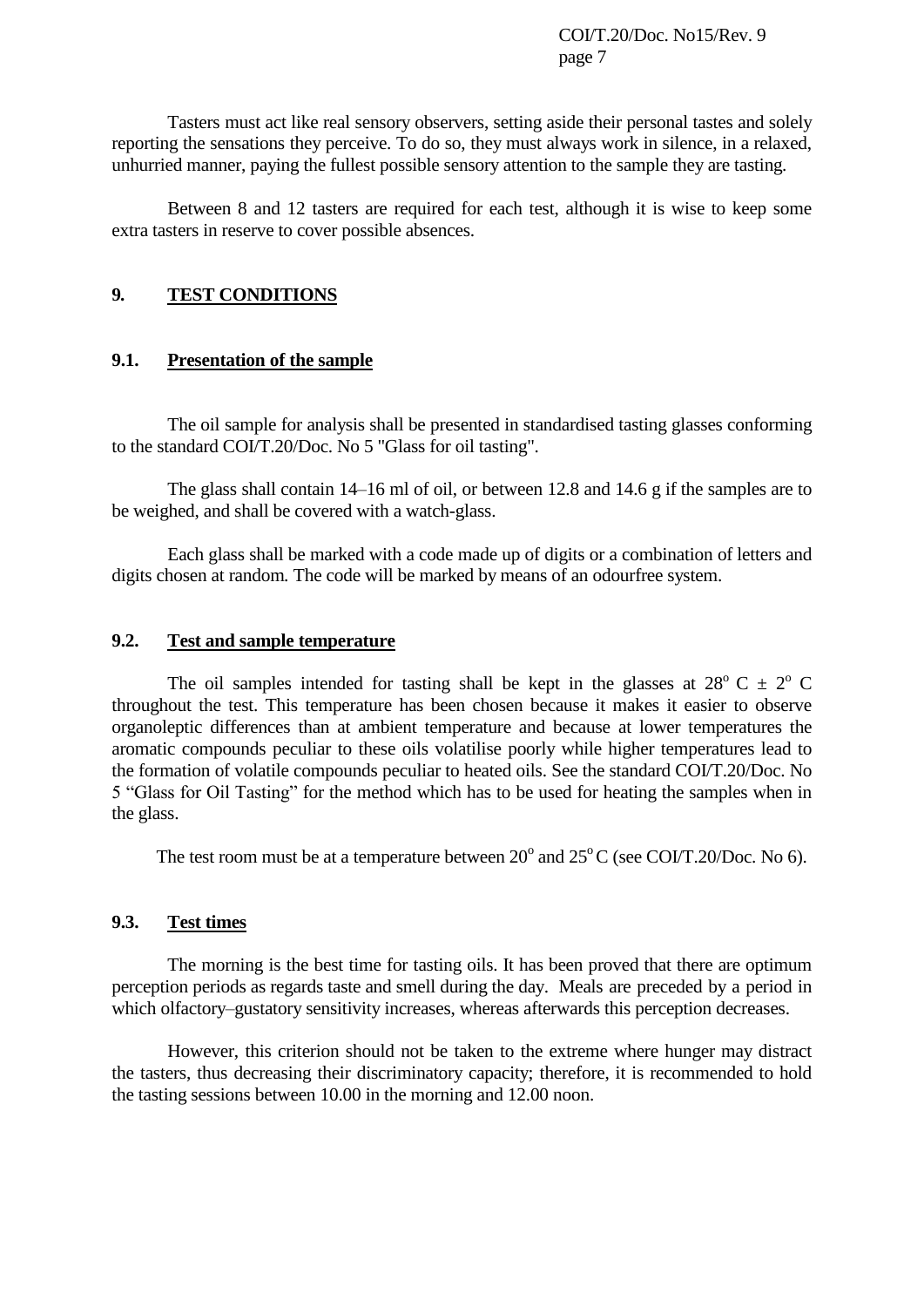## **9.4. Tasters: general rules of conduct**

The following recommendations apply to the conduct of the tasters during their work.

When called by the panel leader to participate in an organoleptic test, tasters should be able to attend at the time set beforehand and shall observe the following:

- They shall not smoke or drink coffee at least 30 minutes before the time set for the test.
- They must not have used any fragrance, cosmetic or soap whose smell could linger until the time of the test. They must use an unperfumed soap to wash their hands which they shall then rinse and dry as often as necessary to eliminate any smell.
- They shall fast at least one hour before the tasting is carried out.
- Should they feel physically unwell, and in particular if their sense of smell or taste is affected, or if they are under any psychological effect that prevents them from concentrating on their work, the tasters shall refrain from tasting and shall inform the panel leader accordingly.
- When they have complied with the above, the tasters shall take up their place in the booth allotted to them in an orderly, quiet manner.
- They shall carefully read the instructions given on the profile sheet and shall not begin to examine the sample until fully prepared for the task they have to perform (relaxed and unhurried). If any doubts should arise, they should consult the panel leader in private.
- They must remain silent while performing their tasks.
- They must keep their mobile phone switched off at all times to avoid interfering with the concentration and work of their colleagues.

## **10. PROCEDURE FOR THE ORGANOLEPTIC ASSESSMENT AND CLASSIFICATION OF VIRGIN OLIVE OIL**

## **10.1. Tasting technique**

10.1.1. The tasters shall pick up the glass, keeping it covered with the watch-glass, and shall bend it gently; they shall then rotate the glass fully in this position so as to wet the inside as much as possible. Once this stage is completed, they shall remove the watch-glass and smell the sample, taking slow deep breaths to evaluate the oil. Smelling should not exceed 30 s. If no conclusion has been reached during this time, they shall take a short rest before trying again.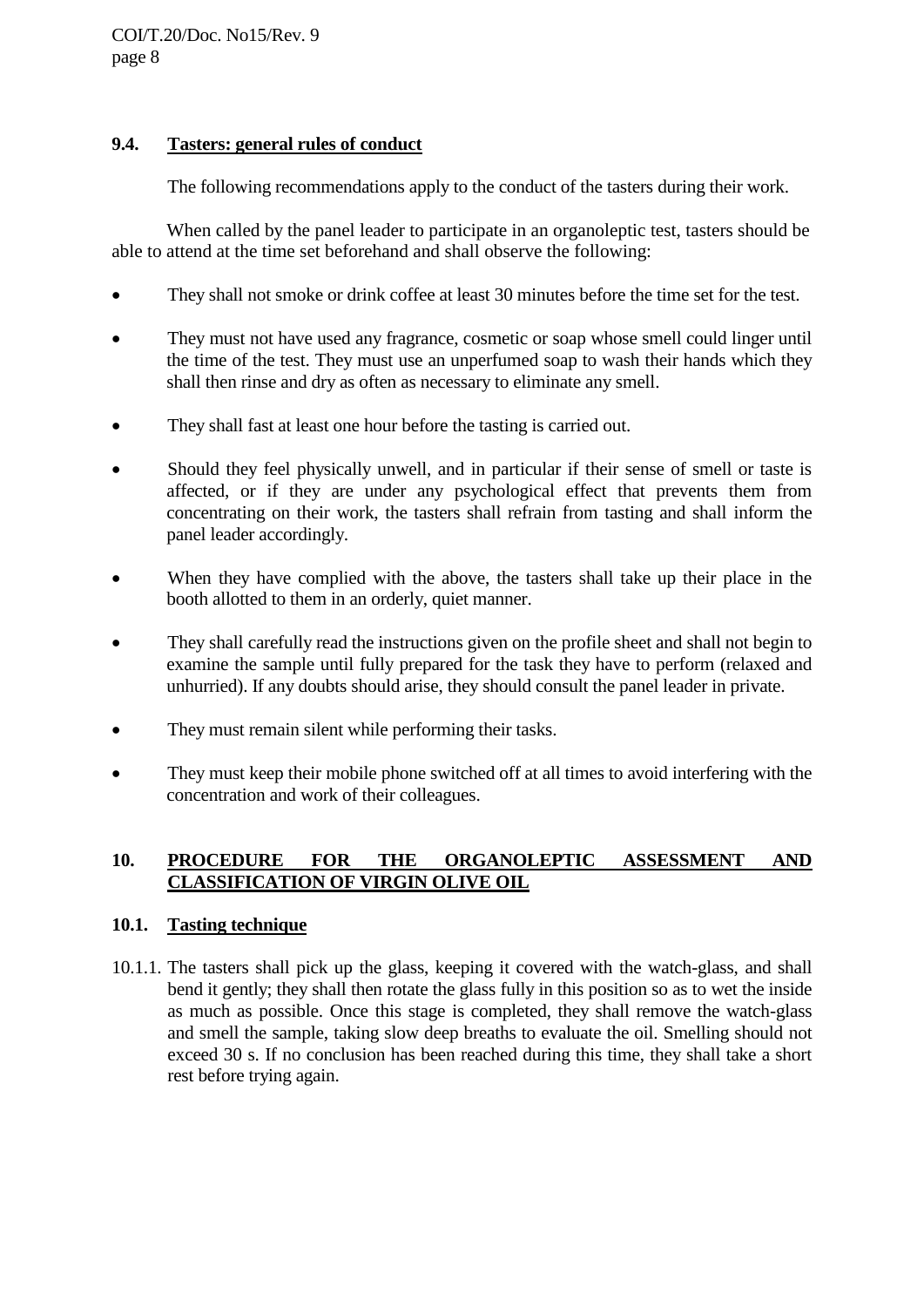When the olfactory test has been performed, the tasters shall then evaluate the buccal sensations (overall retronasal olfactory*,* gustatory and tactile sensation*s*). To do so, they shall take a small sip of approximately 3 ml of oil. It is very important to distribute the oil throughout the whole of the mouth cavity, from the front part of the mouth and tongue along the sides to the back part and to the palate support and throat, since it is a known fact that the perception of tastes and tactile sensations varies in intensity depending on the area of the tongue, palate and throat.

It should be stressed that it is essential for a sufficient amount of the oil to be spread very slowly over the back of the tongue towards the palate support and throat while the taster concentrates on the order in which the bitter and pungent stimuli appear.If this is not done, both of these stimuli may escape notice in some oils or else the bitter stimulus may be obscured by the pungent stimulus.

Taking short, successive breaths, drawing in air through the mouth, enables the taster not only to spread the sample extensively over the whole of the mouth but also to perceive the volatile aromatic compounds via the back of the nose by forcing the use of this channel.

N.B. When the tasters do not perceive fruitiness in a sample and the intensity of the classifying negative attribute is 3.5 or less the panel leader may decide to arrange for the tasters to analyse the sample again at ambient temperature (COI/T.20/Doc. No 6/Rev. 1, September 2007, section 3 – General specifications for installation) while specifying the context and concept of ambient temperature. When the sample reaches room temperature, the tasters should re-assess it to check solely whether fruitiness is perceived. If it is, they should mark the intensity on the scale.

The tactile sensation of pungency should be taken into consideration. For this purpose it is advisable to ingest the oil.

10.1.2. When organoleptically assessing a virgin olive oil, it is recommended that FOUR SAMPLES at the most be evaluated in each session with a maximum of three sessions per day, to avoid the contrast effect that could be produced by immediately tasting other samples.

As successive tastings produce fatigue or loss of sensitivity caused by the preceding samples, it is necessary to use a product that can eliminate the remains of the oil from the preceding tasting from the mouth.

The use of a small slice of apple is recommended which, after being chewed, can be disposed of in the spittoon. Then rinse out the mouth with a little water at ambient temperature. At least 15 minutes shall lapse between the end of one session and the start of the next.

## **10.2. Use of the profile sheet by tasters**

The profile sheet intended for use by tasters is detailed in Figure 1 of this method.

Each taster on the panel shall smell and then taste  $\frac{1}{1}$  the oil under consideration. They shall then enter the intensity with which they perceive each of the negative and positive attributes on the 10-cm scale shown in the profile sheet provided.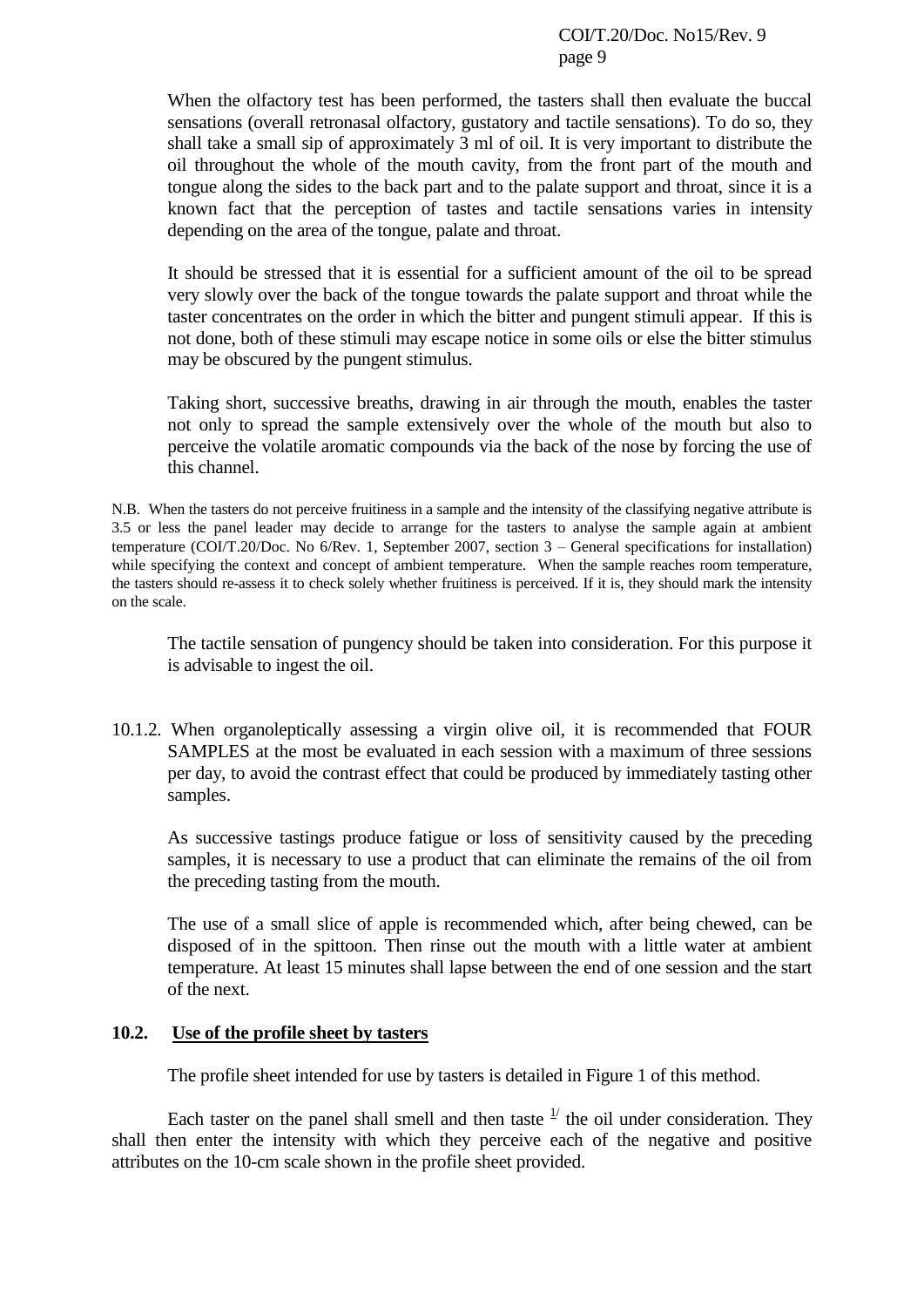$\overline{\phantom{a}}$ 

Should the tasters perceive any negative attributes not listed in section 4, they shall record them under the "others" heading, using the term or terms that most accurately describes the attributes.

## **10.3. Use of the data by the panel leaders**

The panel leader shall collect the profile sheets completed by each taster and shall review the intensities assigned to the different attributes. Should they find any anomaly, they shall invite the taster to revise his or her profile sheet and, if necessary, to repeat the test.

The panel leader shall enter the assessment data of each panel member in a computer program like that appended to this method with a view to statistically calculating the results of the analysis, based on the calculation of their median. See sections 10.4 and Annex 1 of this method. The data for a given sample shall be entered with the aid of a matrix comprising 9 columns representing the 9 sensory attributes and n lines representing the n panel members used.

When a defect is perceived and entered under the "others" heading by at least 50% of the panel, the panel leader shall calculate the median of the defect and shall arrive at the corresponding classification.

The value of the robust coefficient of variation which defines classification (defect with the strongest intensity and fruity attribute) must be no greater than 20.0%.

If the opposite is the case, the panel leader must repeat the evaluation of the specific sample in another tasting session.

If this situation arises often, the panel leader is recommended to give the tasters specific additional training (COI/T.20/Doc. No 14/Rev. 4, November 2012, § 5) and to use the repeatability index and deviation index to check taster performance (COI/T.20/Doc. No 14/ Rev. 4, November 2012, § 6).

A method of calculation is illustrated in an example in the annex hereto.

<sup>1/</sup> They may refrain from tasting an oil when they notice any extremely intense negative attribute by direct olfactory means, in which case they shall record this exceptional circumstance in the profile sheet.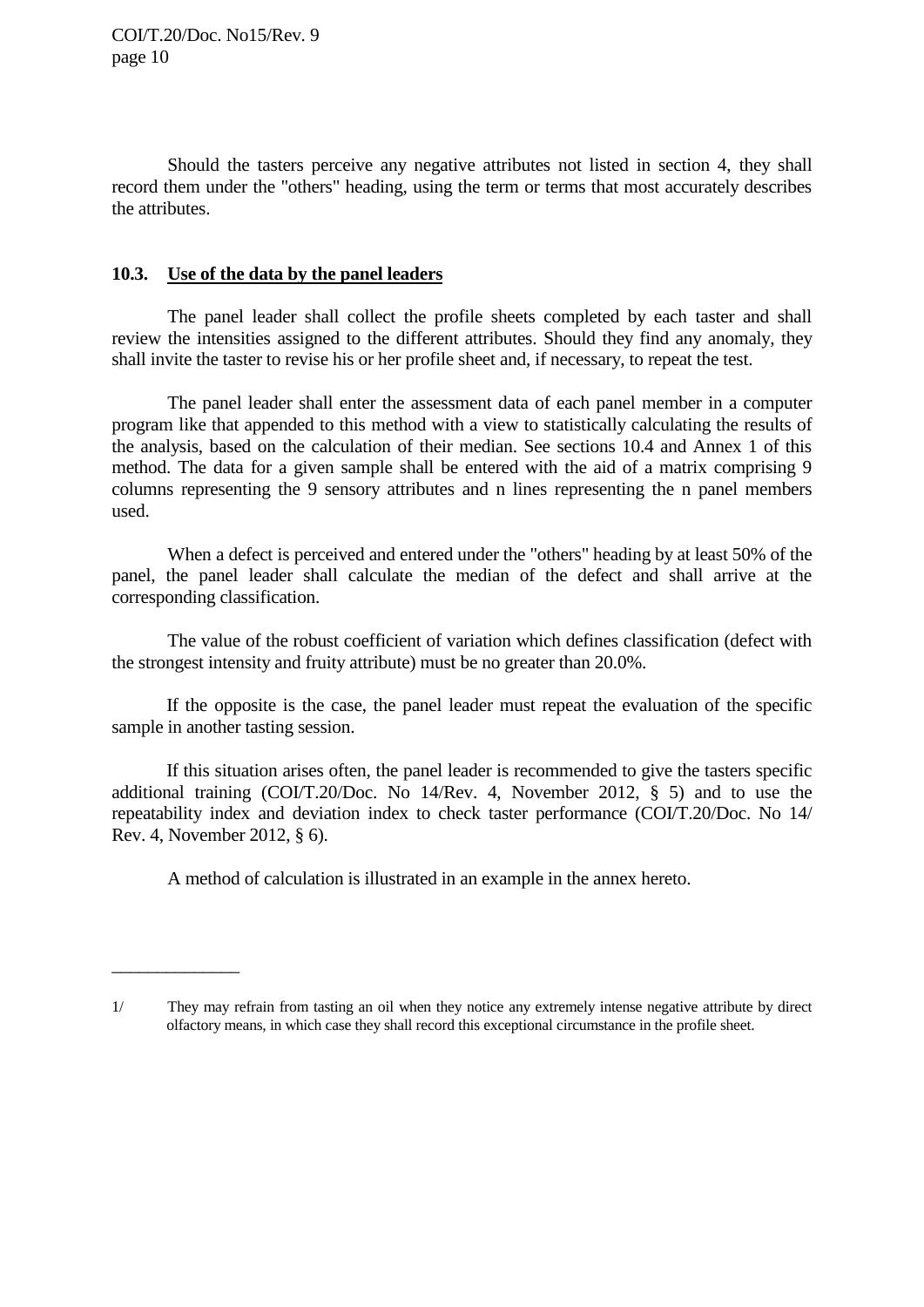### **10.4. Classification of the oil**

The oil is graded as follows in line with the median of the defects and the median for the fruity attribute. The median of the defects is defined as the median of the defect perceived with the greatest intensity. The *median* of the defects and the median of the fruity attribute are expressed to one decimal place.

The oil is graded by comparing the median value of the defects and the median for the fruity attribute with the reference ranges given below. The error of the method has been taken into account when establishing the limits of these ranges, which are therefore considered to be absolute. The software packages allow the grading to be displayed as a table of statistics or a graph.

- (a) Extra virgin olive oil: the median of the defects is 0.0 and the median of the fruity attribute is above 0.0;
- (b) Virgin olive oil: the median of the defects is above 0.0 but not more than 3.5 and the median of the fruity attribute is above 0.0;
- (c) Ordinary virgin olive oil: the median of the defects is above 3.5 but not more than 6.0, or the median of the defects is not more than 3.5 and the median of the fruity attribute is 0.0;
- (d) Lampante virgin olive oil: the median of the defects is above 6.0.
- Note 1: When the median of the bitter and/or pungent attribute is more than 5.0, the panel leader shall state so on the test certificate.

For assessments intended to monitor compliance, one test shall be carried out. In the case of counter assessments, the analysis must be carried out in duplicate in different tasting sessions. The results of the duplicate analysis must be statistically homogenous. (See section 10.5). If not, the sample must be reanalysed twice again. The final value of the median of the classification attributes will be calculated using the average of both medians.

Should the panel not confirm the category declared as regards the organoleptic characteristics, at the interested party's request the national authorities or their representatives shall have carried out without any delay two counter-assessments by other approved panels, at least one by a panel approved by the producer Member State concerned. The characteristics concerned shall be deemed consonant with the characteristics declared if at least two of the counter-assessments confirm the declared grade. If that is not the case, the interested party shall be responsible for the cost of the counter-assessments.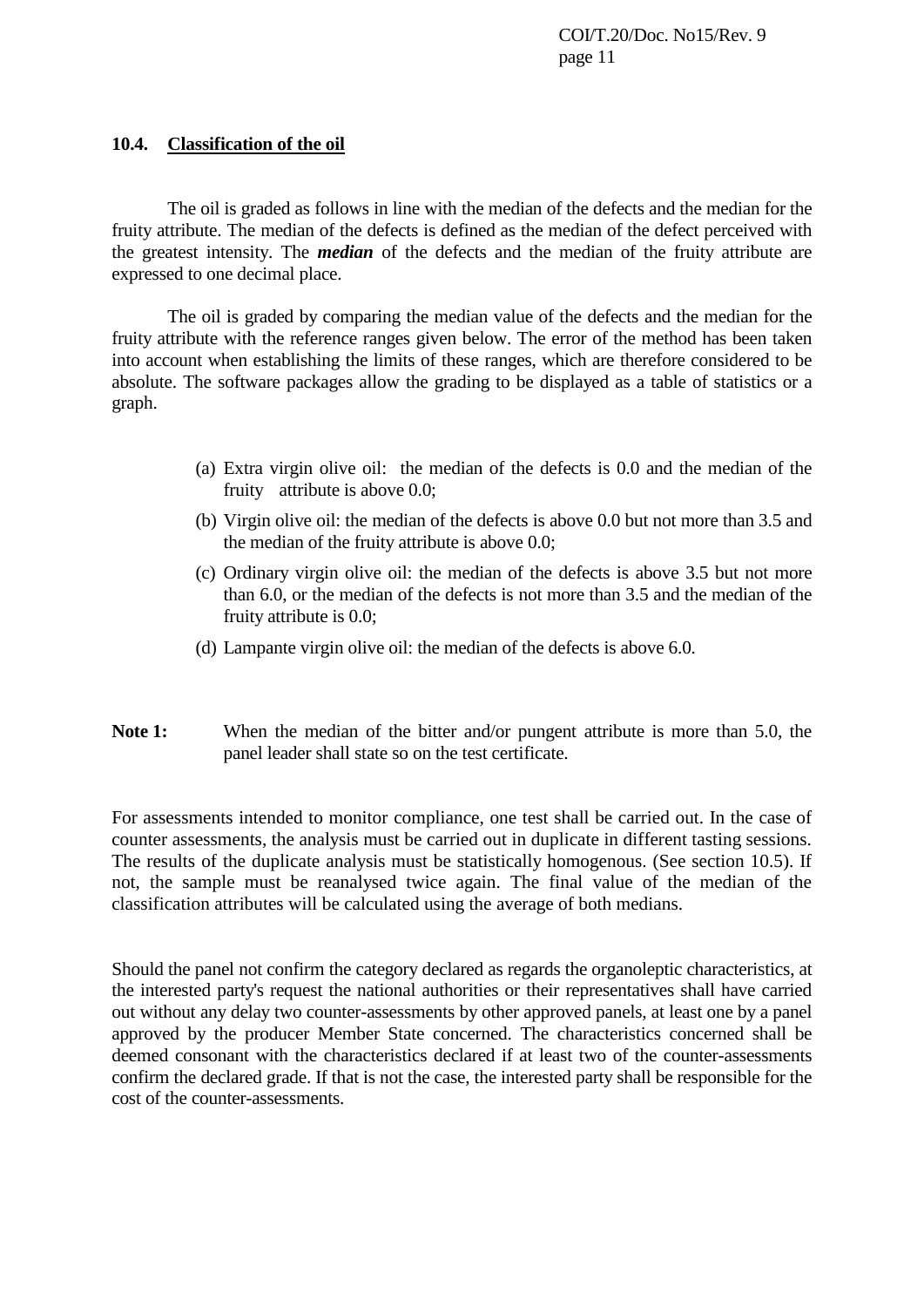#### **10.5 Criteria for the acceptance and rejection of duplicates**

The normalised error, defined below, shall be used to determine whether the two results of a duplicate analysis are homogenous or statistically acceptable:

$$
En = \frac{|x_1 - x_2|}{\sqrt[2]{U_1^2 + U_2^2}}
$$

where  $x_1$  and  $x_2$  are the two values of the duplicate and  $U_1$  and  $U_2$  are the expanded uncertainties obtained for the two values, calculated as follows as specified in Annex I:

$$
U_1 = c \times s^* \text{ and } s^* = \frac{CV_r \times M_{e1}}{100}
$$

For the expanded uncertainty,  $c = 1.96$ ; hence:

$$
U_1 = 0.0196 \times CV_r \times M_{e1}
$$

where  $CV_r$  is the robust coefficient of variation and  $M_{el}$  is the median of the first analysis.

For it to be stated that the two values obtained are not statistically different,  $E_n$  must be equal to or less than 1.0.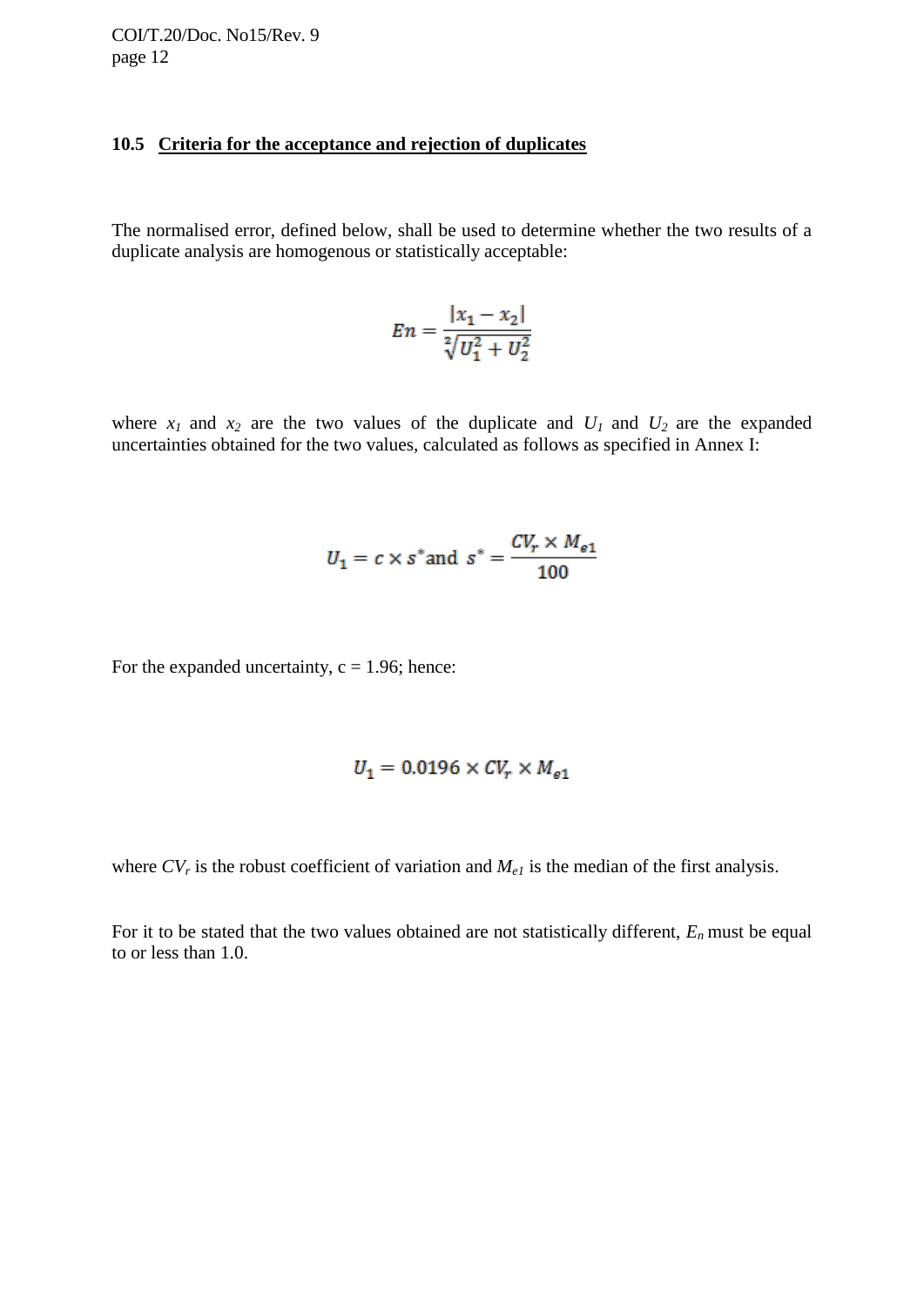# **Figure 1**

# **PROFILE SHEET FOR VIRGIN OLIVE OIL**

# **INTENSITY OF PERCEPTION OF DEFECTS**

| <b>Fusty/muddy sediment</b>                                            |                                                            |
|------------------------------------------------------------------------|------------------------------------------------------------|
| Musty/humid/earthy                                                     |                                                            |
| Winey/vinegary<br>acid/sour<br><b>Frostbitten olives</b><br>(wet wood) |                                                            |
| Rancid                                                                 |                                                            |
| Other negative<br>attributes:                                          |                                                            |
|                                                                        | Metallic $\Box$ Dry hay $\Box$ Grubby $\Box$ Rough $\Box$  |
| Descriptor:                                                            | Brine $\Box$ Heated or burnt $\Box$ Vegetable water $\Box$ |
|                                                                        | Esparto Cucumber Greasy                                    |
|                                                                        | <b>INTENSITY OF PERCEPTION OF POSITIVE ATTRIBUTES</b>      |
| Fruity                                                                 |                                                            |
|                                                                        | Green<br>$\mathbf{R}$ ipe $\mathbf{L}$                     |
| <b>Bitter</b>                                                          |                                                            |
| Pungent                                                                |                                                            |
| Name of taster:                                                        | <b>Taster code:</b>                                        |
| <b>Sample code:</b>                                                    | Signature:                                                 |
| Date:                                                                  |                                                            |
| <b>Comments:</b>                                                       |                                                            |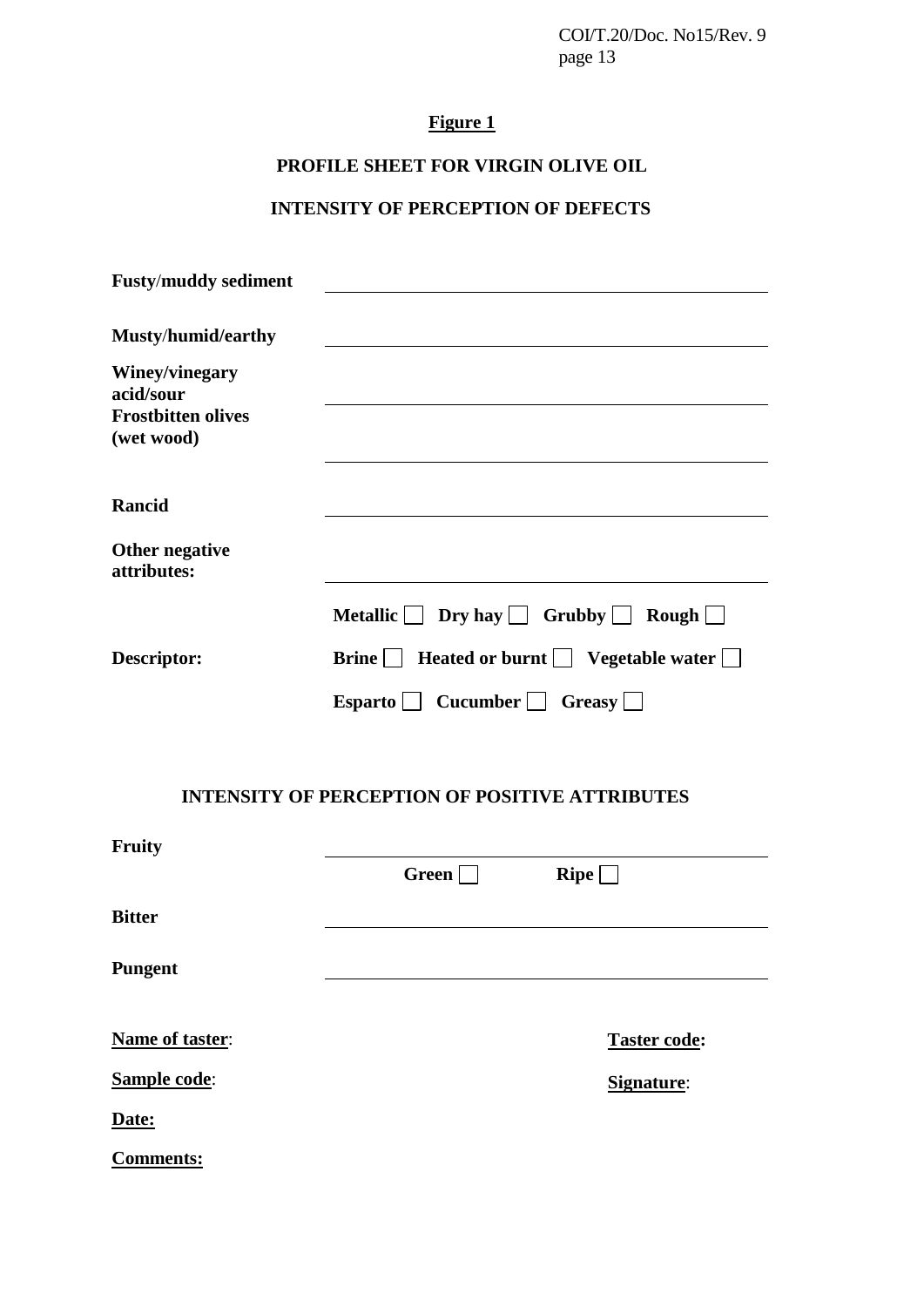#### **Annex 1**

### **METHOD FOR CALCULATING THE MEDIAN AND THE CONFIDENCE INTERVALS**

### **Median**

$$
Me = [p (X < x_m) \leq \frac{1}{2} \land p (X \leq x_m) \geq \frac{1}{2}]
$$

The median is defined as the real number  $x_m$  characterised by the fact that the probability (*p*) that the distribution values (X) are below this number  $(x_m)$ , is less than and equal to 0.5 and that simultaneously the probability (*p*) that the distribution values (X) are below or equal to  $x_m$  is greater than and equal to 0.5. A more practical definition is that the median is the 50th percentile of a distribution of numbers arranged in increasing order. In simpler terms, it is the midpoint of an ordered set of odd numbers, or the mean of two midpoints of an ordered set of even numbers.

#### **Robust standard deviation**

In order to arrive at a reliable estimate of the variability around the mean it is necessary to refer to the robust standard deviation as estimated according to Stuart and Kendall (4). The formula gives the asymptotic robust standard deviation, i.e. the robust estimate of the variability of the data considered where N is the number of observations and IQR is the interquartile range which encompasses exactly 50% of the cases of a given probability distribution:

$$
s^* = \frac{1.25 \times IQR}{1.35 \times \sqrt{N}}
$$

The interquartile range is calculated by calculating the magnitude of the difference between the 75th and 25th percentile.

 $IOR = 75th$  percentile - 25th percentile

Where the percentile is the value  $x_{pc}$  characterised by the fact that the probability  $(p)$  that the distribution values are less than  $x_{pc}$  is less than and equal to a specific hundreth and that simultaneously the probability (*p*) that the distribution values are less than or equal to  $x_{pc}$  is greater than and equal to that specific hundredth. The hundredth indicates the distribution fractile chosen. In the case of the median it is equal to 50/100.

$$
percentile = [p (X < x_{pc}) \leq \frac{n}{100} \land p (X \leq x_{pc}) \geq \frac{n}{100}
$$

For practical purposes, the percentile is the distribution value corresponding to a specific area subtended from the distribution or density curve. To give an example, the 25th percentile represents the distribution value corresponding to an area equal to 0.25 or 25/100.

In this method percentiles are computed on the basis of the real values which appear in the data matrix (percentiles computing procedure).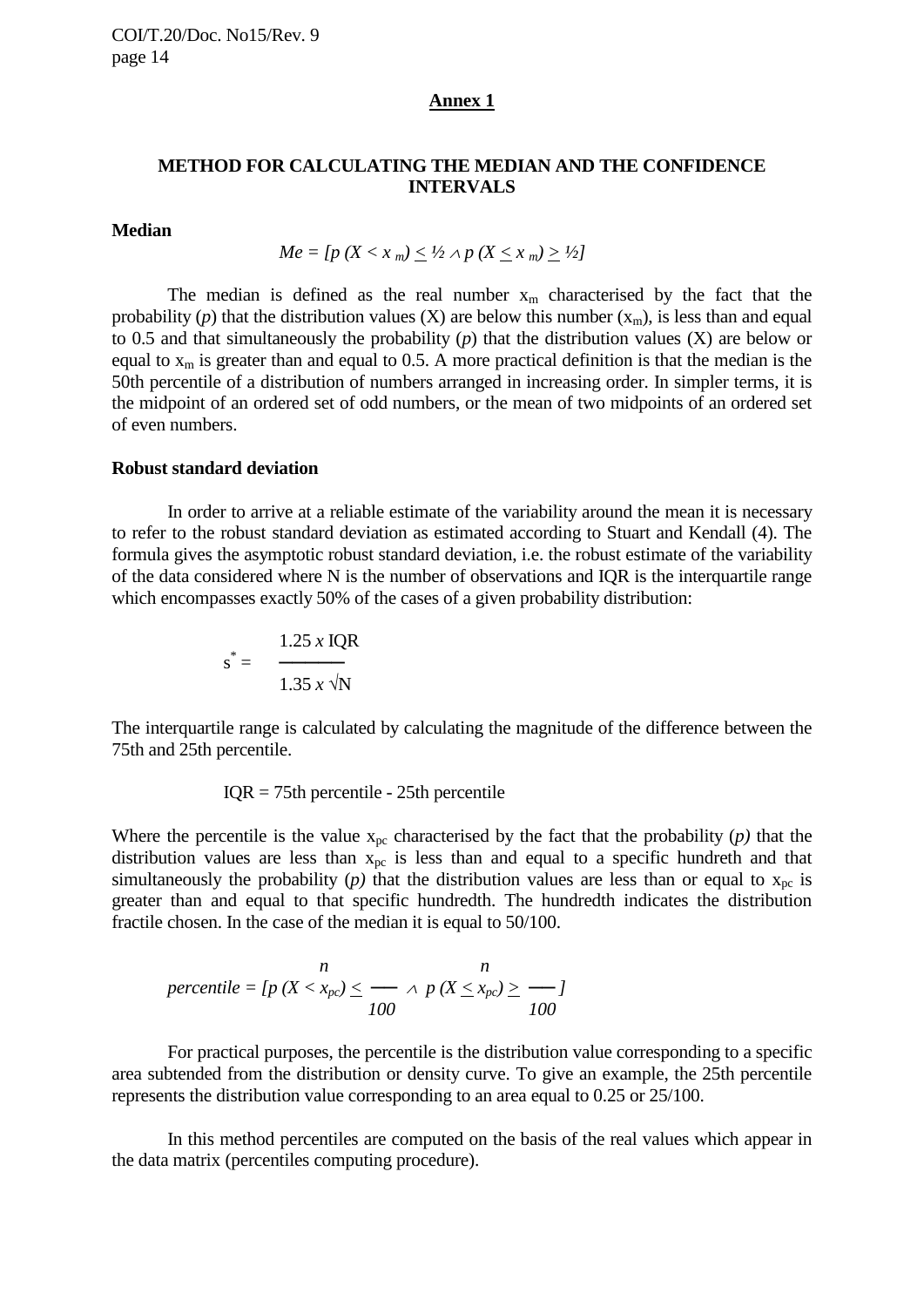#### **Robust coefficient of variation (%)**

The *CVr%* represents a pure number which indicates the percentage variability of the set of numbers analysed. For this reason it is very useful for checking the reliability of the panel assessors.

$$
CV_r = \frac{s^*}{Me} 100
$$

## **Confidence intervals of the median at 95%**

The confidence intervals at 95% (value of the error of the first kind equal to 0.05 or 5%) represent the interval within which the value of the median could vary if it were possible to repeat an experiment an infinite number of times. In practice, it indicates the interval of variability of the test in the operating conditions adopted starting from the assumption that it is possible to repeat it many times. As with the *CVr%*, the interval helps to assess the reliability of the test.

C.I. 
$$
upper = Me + (c x s^*)
$$
  
C.I.  $lower = Me - (c x s^*)$ 

where  $C = 1.96$  for the confidence interval at the 95% level.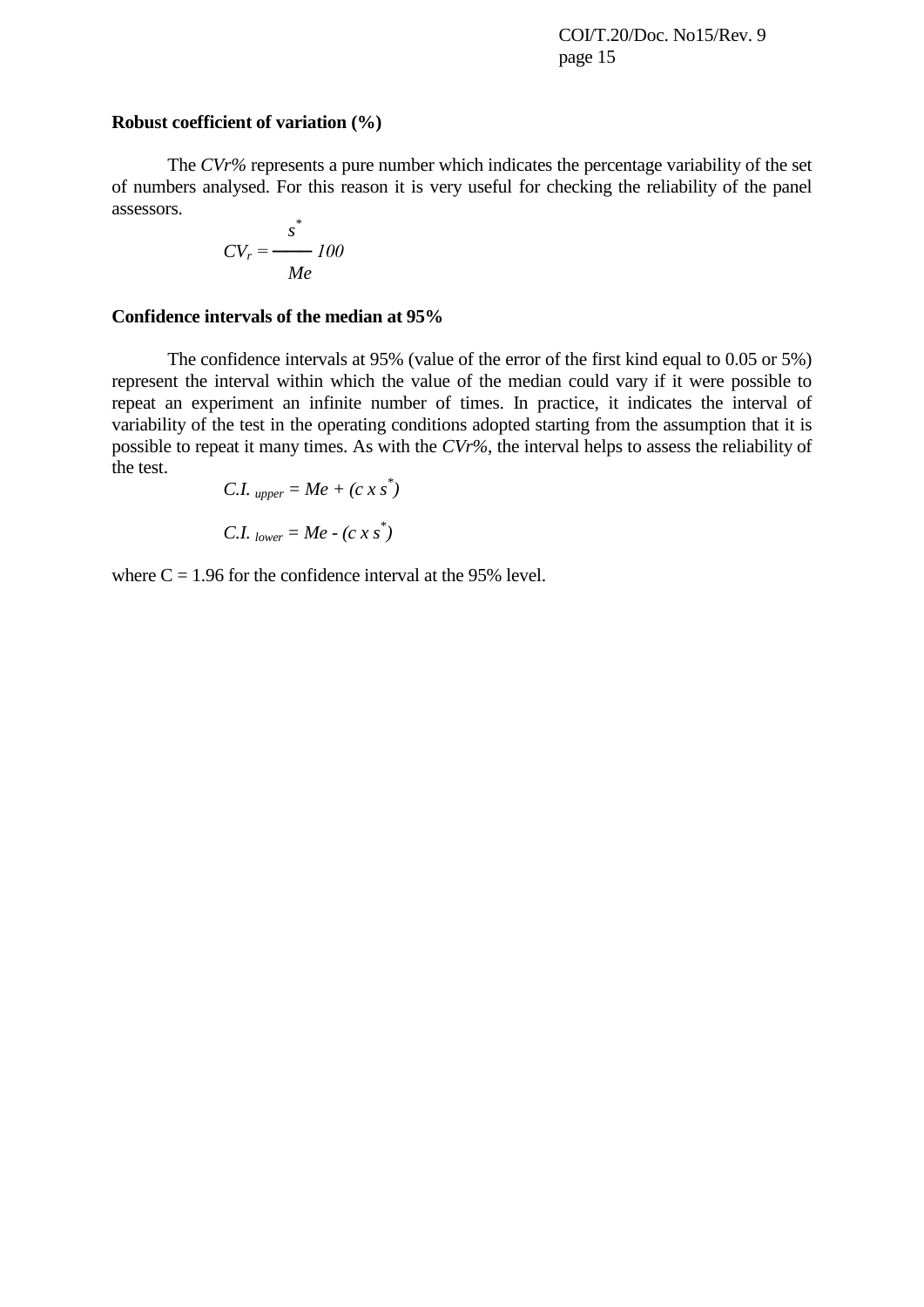#### **Explanation on the type of algorithm to compute the** *25th and 75th percentiles*

*IOC uses a unique algorithm (xxx-algorithm), presented below, for the computation of the 25th and 75th percentiles.* 

*It is possible to calculate the statistics either manually or through any data acquisition system but the algorithm MUST BE the following.*

*The IOC provides an MS Excel worksheet in which the algorithm is applied successfully and monitors panel performance.*

#### *Percentiles computing procedure*

There are several ways of calculating a percentile but let's describe and use the following algorithm, also implemented in a function {PERCENTILE\*(array;k) k:0.25 and 0.75 or QUARTILE(array;q) q:1 and 3} in MS-Excel.

[\*in French version of MS-Excel CENTILE(array;k) or QUARTIL(array;q)]

**Step 1** - Sort the list of numbers into ascending order and score these numbers from 1 to n

**Step 2** - Use the following formula to calculate the corresponding **ranking** (*split* into an *integer* and a *decimal*).

**R=1+(P(n-1)/100)=I+D** {ranks computation}

where:

P: percentile wanted n: total number of values I: integer part of ranking D:decimal part of ranking

**Step 3** - Use the following formula to **interpolate** between the necessary two numbers.

 $p = Y_1 + D(Y_{1+1} - Y_1)$  {interpolation}

#### **Example (EVEN NUMBER OF TASTERS)**

#### **Computation of percentiles**

*Raw data* 1.3 2.1 1.5 1.2 1.6 2.4 2.3 1.9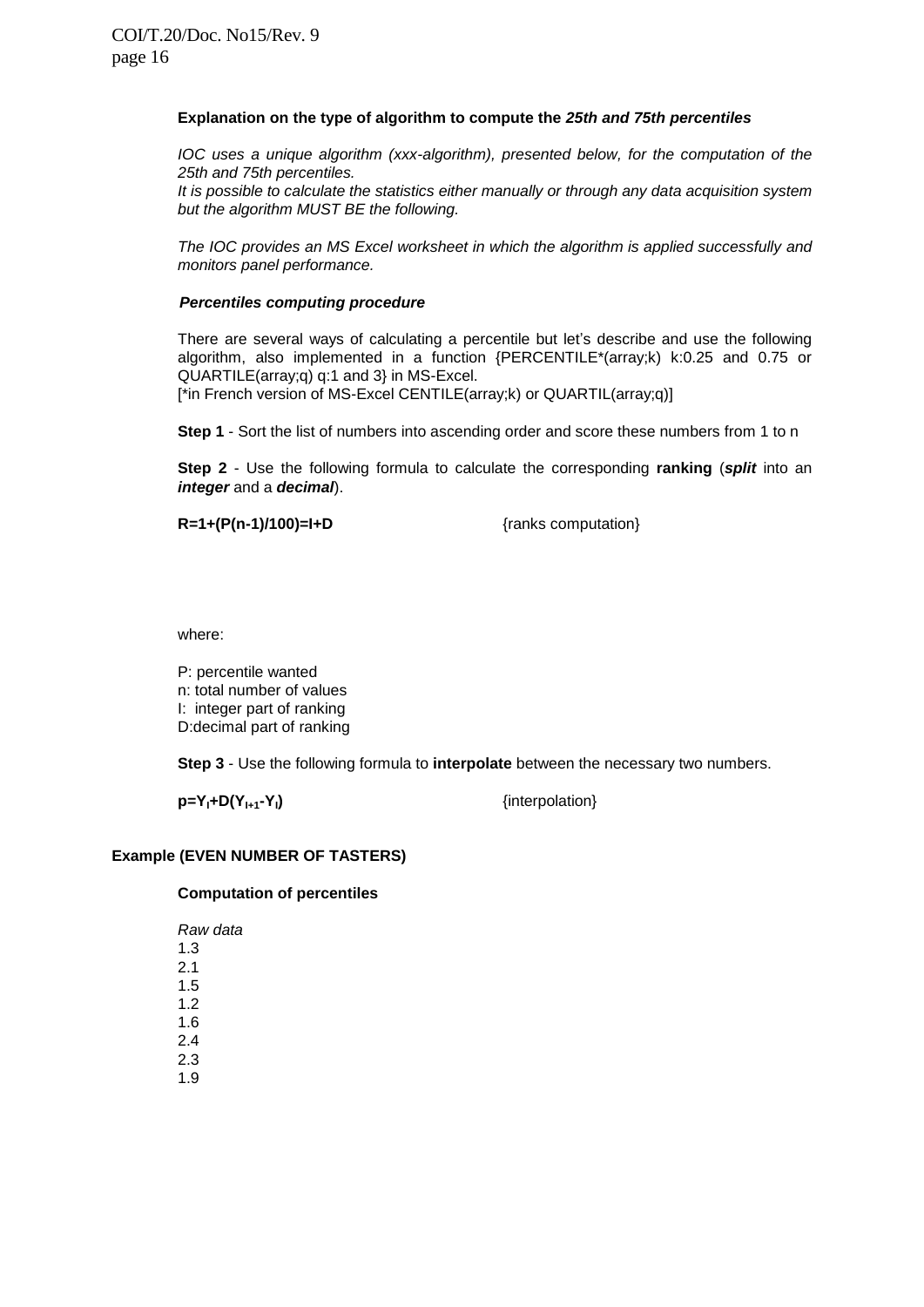*Ordered data* 1.2 1.3 1.5 1.6 1.9

2.1 2.3

2.4

#### **Median=1.8**

*Computing ranking*

 $r=1+(P(n-1)/100)$  {ranks computation}

P: percentile (25 or 75) n: number of cases

I: integer part of ranking D: decimal part of ranking

1+((25\*(8-1))/100)=2.75

I=2 (integer) D=0.75 (decimal)

1+((75\*(8-1))/100)=6.25

I=6 (integer) D=0.25 (decimal)

*Interpolating*

 $p=Y_1 + D(Y_{1+1} - Y_1)$  {interpolation}

1.3+0.75\*(1.5-1.3)=**1.45 (25th percentile)**

2.1+0.25\*(2.3-2.1)=**2.15 (75th percentile)**

From excel {PERCENTILE(A2:A9;0.25 or 0.75)}

**25th percentile=1.45 75th percentile=2.15**

#### *Computation of IQR*

*IQR= 75th percentile – 25th percentile*

*IQR=2.15-1.45=0.7*

#### *Computations of s\**

*s\*= Coefficient \* IQR / Square root (Number of Judges)*

*s\*=0.925\*0.7/2.828=0.23*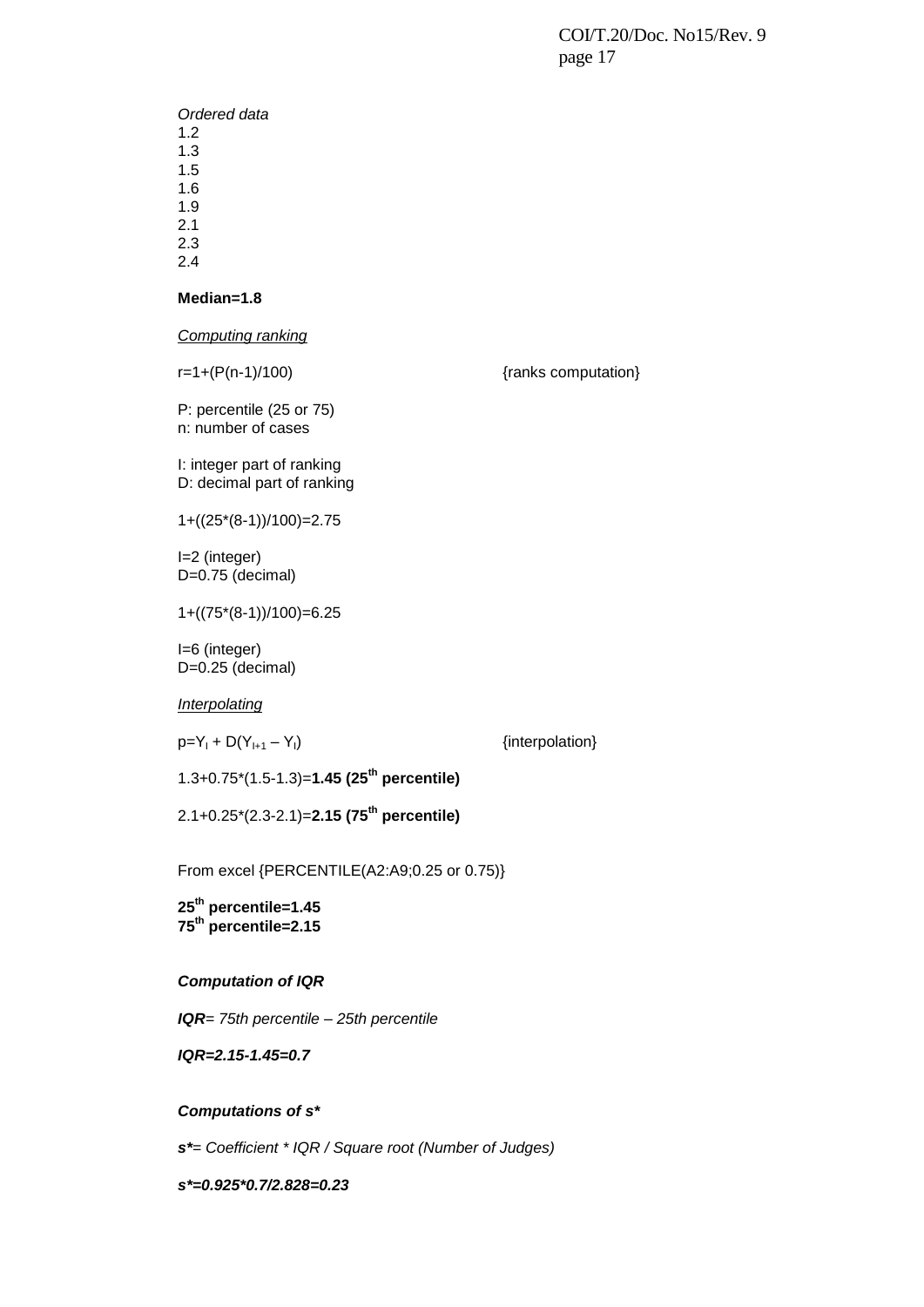*CVr% = (s\* / Median) \* 100*

#### *CVr%=(0.23/1.75)=13.1%*

*The classification is reliable* 

## **Example (ODD NUMBER OF TASTERS)**

#### **Computation of percentiles**

*Raw data* 1.3 2.1 1.5 1.2 1.6 2.4 2.3 1.9 1.6 1.8 2.7 *Ordered data* 1.2 1.3 1.5 1.6 1.6 1.8 1.9 2.1 2.3

## 2.4

## 2.7

#### **Median=1.8**

*Computing ranking*

r=1+(P(n-1)/100)

P: percentile (25 or 75) n: number of cases

I: integer part of ranking D: decimal part of ranking

### 1+((25\*(11-1))/100)=3.5

I=3 (integer) D=0.5 (decimal)

#### 1+((75\*(11-1))/100)=8.5

I=8 (integer) D=0.5 (decimal)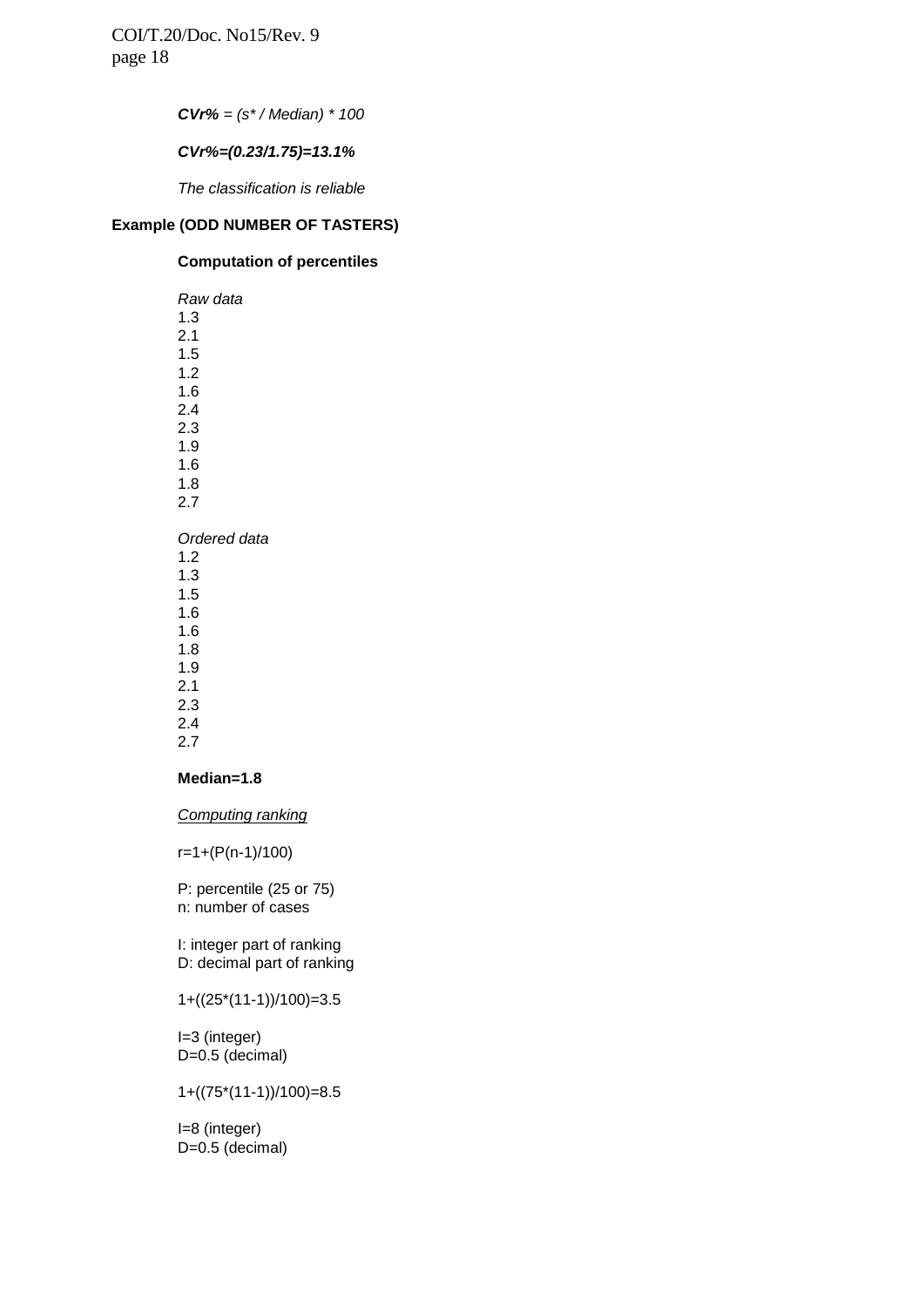*Interpolating*

 $p=Y_1 + D(Y_{1+1} - Y_1)$ 

1.5+0.5\*(1.6-1.5)=**1.55 (25th percentile)**

2.1+0.5\*(2.3-2.1)=**2.20 (75th percentile)**

From Excel {PERCENTILE(A2:A9;0.25 or 0.75)}

**25th percentile=1.55 75 th percentile=2.20**

*Computation of IQR*

*IQR= 75th percentile – 25th percentile*

*IQR=2.20-1.55=0.65*

*Computations of s\**

*s\*= Coefficient \* IQR / Square root (Number of Judges)*

*s\*=0.925\*0.65/3.317=0.18*

*CVr% = (s\* / Median) \* 100*

*CVr%=(0.18/1.80)=10.0%*

*The classification is reliable*

Function PERCENTILE in different languages

| Language     | Function<br>"PERCENTILE" |
|--------------|--------------------------|
| Czechoslovak | PERCENTIL                |
| Danish       | FRAKTIL                  |
| Finnish      | <b>PROSENTTIPISTE</b>    |
| French       | <b>CENTILE</b>           |
| Norwegian    | PERSENTIL                |
| Dutch        | PERCENTIEL               |
| Polish       | PERCENTYL                |
| Portuguese   | PERCENTIL                |
| Russian      | <b>ПЕРСЕНТИЛЬ</b>        |
| Spanish      | PERCENTIL                |
| Swedish      | PERCENTIL                |
| German       | QUANTIL                  |
| Turkish      | YÜZDEBIRLIK              |
| Hungarian    | PERCENTILIS              |